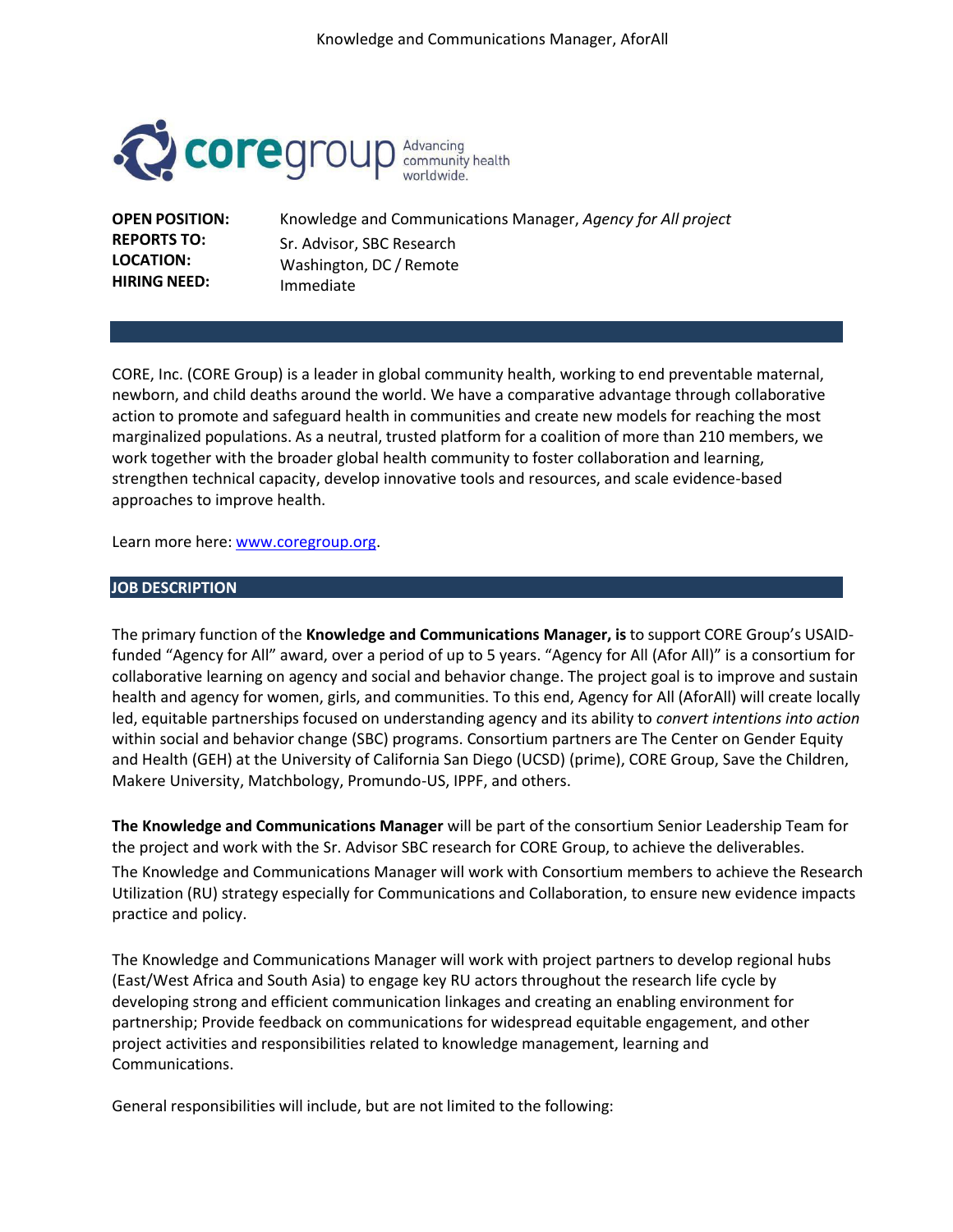### **Develop and oversee the implementation of Agency for All's Communications and KM Strategy.**

- Develop the Communications and KM Strategy based on Agency for All workplan and project plans and objectives. The strategy should include an implementation plan with measurable outcomes.
- Maintain a communications calendar with key events, dates, and deadlines throughout the year.
- Identify print, digital, and in-person information channels to communicate with key audiences and develop Agency for All awareness and partnership opportunities, in a collaborative and inclusive manner, for partners across the globe.
- Conduct regular monitoring and annual evaluation of communications and knowledge management inputs, outputs and outcomes and adjust the strategy as needed, with input from project partners.
- Lead Communications and Knowledge Management workshops and learning sessions with project partners, in an inclusive and collaborative manner.

# **Strengthen collaboration and cross-learning between Agency for All partners and SBC research endusers globally.**

- Manage overall communications during the planning, execution, and follow-up of Agency for All events, as they develop in the workplan, which may include agenda setting, planning committee meetings, abstract reviews, event promotion, press and news media coordination, materials procurement, knowledge capture during events, and reporting and dissemination after events. Provide additional event support as needed. Events may be domestic, international, or virtual.
- Work closely with the project partners and regional hubs of learning to conduct community outreach in-person and/or online to strengthen knowledge sharing and solicit input on community needs.

# **Develop and Manage Agency for All online platforms, including websites and social media.**

- Actively seek out new and creative ways to effectively develop and reach Afor All's growing network around the world via online platforms.
- Lead maintenance and enhancement of CORE Group's website to develop the Agency for All webpages and content, with new and engaging content, including news/announcements, new resources, events, job postings, project updates, and more.
- Liaise with website developer on more in-depth and longer-term website adjustments and improvements for Agency for All.
- Lead development, maintenance and enhancement of Agency for All's social media presence on Twitter, Facebook, LinkedIn, and YouTube, ensuring active engagement on all accounts.
- Monitor website and social media statistics, developing and analyzing quarterly reports, and providing recommendations to increase online traffic and engagement.
- Ensure 508 Compliance, USAID Digital regulations and other compliance measures.

### **Develop, update, and disseminate Agency for All's knowledge products and communications materials.**

Contribute to the content and design of the Agency for All quarterly and annual reports.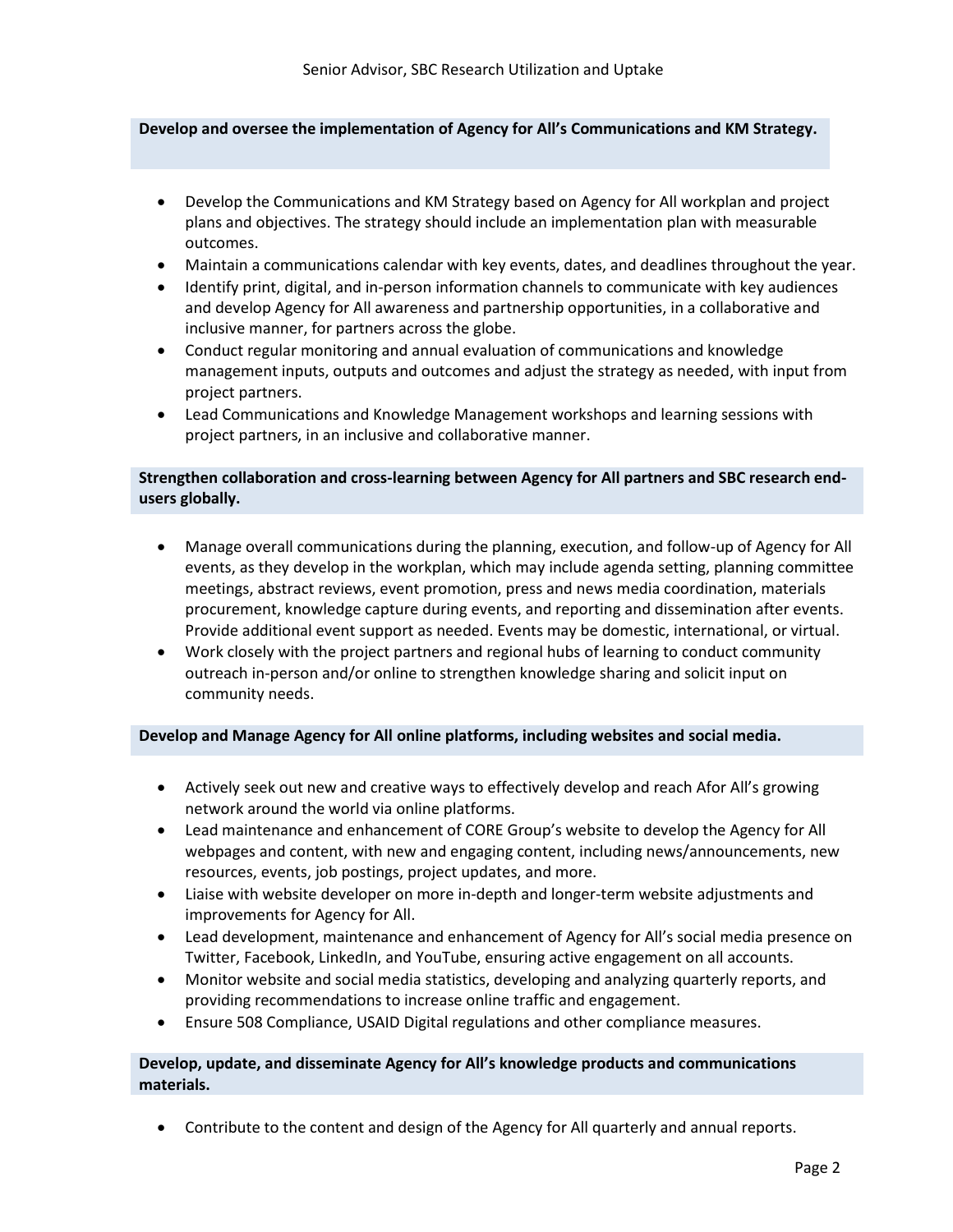- Collect stories, create, and publish the quarterly Agency for All e-newsletter, sharing out the latest from the project to new and emerging audiences. Cultivate a Community of practice and map existing Communications networks that will be interested in the Agency for All products.
- Lead creation of Agency for All promotional materials, including one-pagers, brochures, presentations, case stories, etc.
- Conduct interviews with Agency for All's partners at events and on-line/in-person consultation, to develop new promotional materials, learning materials, case stories, etc. through a variety of media (print, online, video, etc.).
- Work with project partners to finalize new tools, manuals, technical briefs, etc., including copyediting, layout, design, printing, and dissemination.
- Manage hiring and supervision of consultants as needed for design, translation, video editing, etc.
- Keep an inventory of all Agency for All Knowledge and Communications materials.

# **Collaboration and Development of Partner Relationships**

- In collaboration with the Consortium members, actively engaging with government, donors, and balorganizations involved in the SBCC sector and beyond, in order to promote collaborative planning toward long-term sustainable solutions, through a Knowledge Management and Communications lens.
- Establish and maintain productive collaborative relationships with a wide range of partners and stakeholders
- Participate in and contribute to coordination meetings at the global or local levels.
- Work with USAID and other partners on project goals, objectives, and timelines. Contribute to technical reports and technical briefs, as well as program reports.
- Other duties as requested, and as the project develops.
- Work with CORE Group's SBC Working Group to cultivate ideas, share information and promote research utilization of knowledge products.

# **REQUIREMENTS**

The Knowledge and Communications Manager must have:

- Minimum of a master's degree or higher in Communications, Marketing, public health or social sciences. 7-10 years of experience required.
- Experience with USAID projects and Communications/Knowledge Management is necessary.
- Exceptional written, oral, interpersonal, and presentation skills. Demonstrated ability to capture, synthesize, and present programming and organizational successes and lessons learned. Demonstrated ability to convey messages through clear and concise writing.
- Experience managing websites and social media. WordPress experience preferred. Must be highly proficient in website content management, design and be able to update website regularly.
- Experience with webinars and online learning platforms (Zoom, WebEx preferred).
- Proficiency with Canva or Adobe Creative Suite (InDesign, Photoshop, Illustrator, Acrobat, and Premiere). Graphic design experience a plus.
- Experience with email marketing tools such as Constant Contact or MailChimp.
- Photography and video production/editing skills preferred.
- Basic layout and design skills helpful.